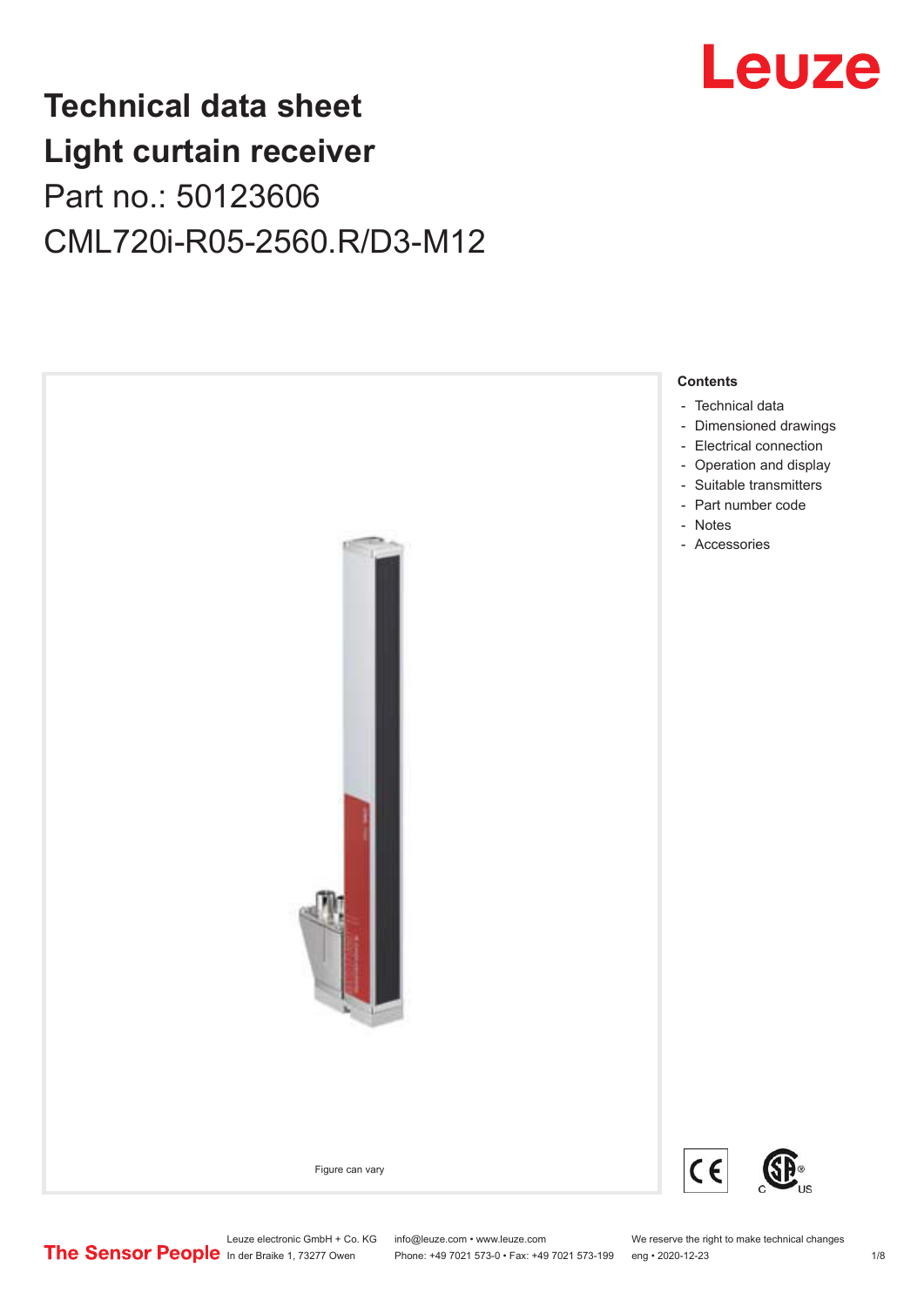### <span id="page-1-0"></span>**Technical data**

# **Leuze**

| <b>Basic data</b>                                       |                                                                    |
|---------------------------------------------------------|--------------------------------------------------------------------|
| <b>Series</b>                                           | 720                                                                |
| <b>Operating principle</b>                              | Throughbeam principle                                              |
| Device type                                             | Receiver                                                           |
| <b>Contains</b>                                         | Accessories for the use of the BT-2R1                              |
| <b>Application</b>                                      | Object measurement                                                 |
| <b>Special version</b>                                  |                                                                    |
| <b>Special version</b>                                  | Crossed-beam scanning                                              |
|                                                         | Diagonal-beam scanning                                             |
|                                                         | Parallel-beam scanning                                             |
| <b>Optical data</b>                                     |                                                                    |
| <b>Operating range</b>                                  | Guaranteed operating range                                         |
| <b>Operating range</b>                                  | 0.13.5m                                                            |
| <b>Operating range limit</b>                            | Typical operating range                                            |
| <b>Operating range limit</b>                            | 0.14.5m                                                            |
| <b>Measurement field length</b>                         | 2.560 mm                                                           |
| <b>Number of beams</b>                                  | 512 Piece(s)                                                       |
| Beam spacing                                            | 5 <sub>mm</sub>                                                    |
|                                                         |                                                                    |
| Measurement data                                        |                                                                    |
| Minimum object diameter                                 | 10 mm                                                              |
| <b>Electrical data</b>                                  |                                                                    |
| <b>Protective circuit</b>                               | Polarity reversal protection                                       |
|                                                         | Short circuit protected                                            |
|                                                         | <b>Transient protection</b>                                        |
|                                                         |                                                                    |
| Performance data                                        | 18  30 V, DC                                                       |
| Supply voltage U <sub>B</sub><br><b>Residual ripple</b> | 0  15 %, From U <sub>B</sub>                                       |
| <b>Open-circuit current</b>                             | 0  435 mA, The specified values refer                              |
|                                                         | to the entire package consisting of trans-<br>mitter and receiver. |
|                                                         |                                                                    |
| Inputs/outputs selectable<br>Output current, max.       | 100 mA                                                             |
| Input resistance                                        | $6,000 \Omega$                                                     |
| Number of inputs/outputs selectable 2 Piece(s)          |                                                                    |
| Type                                                    | Inputs/outputs selectable                                          |
| Voltage type, outputs                                   | DC                                                                 |
| Switching voltage, outputs                              | Typ. U <sub>B</sub> / 0 V                                          |
| Switching voltage, inputs                               | high: $\geq 6V$                                                    |
|                                                         | $low: \leq 4V$                                                     |
|                                                         |                                                                    |
| Input/output 1                                          |                                                                    |
| Activation/disable delay                                | 1 <sub>ms</sub>                                                    |
| <b>Timing</b>                                           |                                                                    |
| <b>Cycle time</b>                                       | 15.76 ms                                                           |
| Response time per beam                                  | $30 \mu s$                                                         |
| <b>Interface</b>                                        |                                                                    |
|                                                         | RS 485 Modbus                                                      |
| Type                                                    |                                                                    |
| <b>RS 485</b>                                           |                                                                    |
| <b>Function</b>                                         | Process                                                            |

| <b>Service interface</b>               |                              |
|----------------------------------------|------------------------------|
| Type                                   | IO-Link                      |
| <b>IO-Link</b>                         |                              |
| <b>Function</b>                        | Configuration via software   |
|                                        | Service                      |
|                                        |                              |
| <b>Connection</b>                      |                              |
| <b>Number of connections</b>           | 2 Piece(s)                   |
| <b>Plug outlet</b>                     | Rear side                    |
|                                        |                              |
| <b>Connection 1</b><br><b>Function</b> |                              |
|                                        | Configuration interface      |
|                                        | Connection to transmitter    |
|                                        | Signal IN                    |
|                                        | Signal OUT                   |
|                                        | Voltage supply               |
| <b>Type of connection</b>              | Connector                    |
| <b>Thread size</b>                     | M <sub>12</sub>              |
| Type                                   | Male                         |
| <b>Material</b>                        | Metal                        |
| No. of pins                            | 8-pin                        |
| Encoding                               | A-coded                      |
|                                        |                              |
| <b>Connection 2</b>                    |                              |
| <b>Function</b>                        | <b>BUS IN</b>                |
|                                        | <b>BUS OUT</b>               |
| Type of connection                     | Connector                    |
| <b>Thread size</b>                     | M <sub>12</sub>              |
| <b>Type</b>                            | Female                       |
| <b>Material</b>                        | Metal                        |
| No. of pins                            | $5 - pin$                    |
| Encoding                               | B-coded                      |
| <b>Mechanical data</b>                 |                              |
| Design                                 | Cubic                        |
| Dimension (W x H x L)                  | 29 mm x 35.4 mm x 2,583 mm   |
| <b>Housing material</b>                | Metal                        |
| <b>Metal housing</b>                   | Aluminum                     |
| Lens cover material                    | Plastic                      |
| Net weight                             | $2,650$ g                    |
| <b>Housing color</b>                   | Silver                       |
| <b>Type of fastening</b>               | Groove mounting              |
|                                        | Via optional mounting device |
| <b>Operation and display</b>           |                              |
|                                        |                              |
| Type of display                        | <b>LED</b>                   |
|                                        | OLED display                 |
| <b>Number of LEDs</b>                  | 2 Piece(s)                   |
| Type of configuration                  | Software                     |
|                                        | Teach-in                     |
| <b>Operational controls</b>            | Membrane keyboard            |
| <b>Environmental data</b>              |                              |
| Ambient temperature, operation         | $-30$ 60 °C                  |
| Ambient temperature, storage           | -40  70 °C                   |
|                                        |                              |

Leuze electronic GmbH + Co. KG info@leuze.com • www.leuze.com We reserve the right to make technical changes In der Braike 1, 73277 Owen Phone: +49 7021 573-0 • Fax: +49 7021 573-199 eng • 2020-12-23 2 /8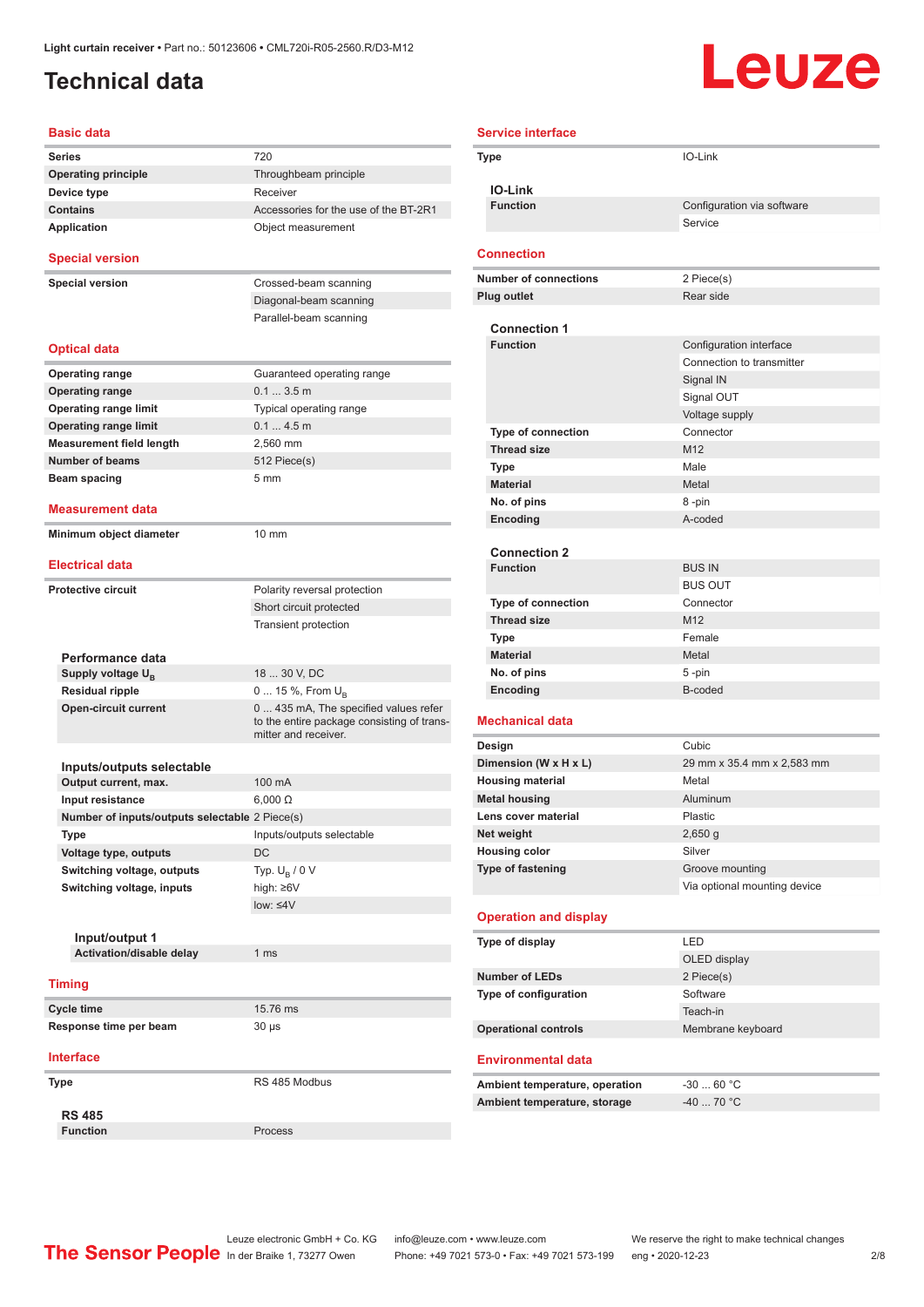### **Technical data**

## Leuze

#### **Certifications**

| Degree of protection     | IP 65         |
|--------------------------|---------------|
| <b>Protection class</b>  | Ш             |
| <b>Certifications</b>    | c CSA US      |
| <b>Standards applied</b> | IEC 60947-5-2 |
|                          |               |

#### **Classification**

| <b>Customs tariff number</b> | 90314990 |
|------------------------------|----------|
| eCl@ss 5.1.4                 | 27270910 |
| eCl@ss 8.0                   | 27270910 |
| eCl@ss 9.0                   | 27270910 |
| eCl@ss 10.0                  | 27270910 |
| eCl@ss 11.0                  | 27270910 |
| <b>ETIM 5.0</b>              | EC002549 |
| <b>ETIM 6.0</b>              | EC002549 |
| <b>ETIM 7.0</b>              | EC002549 |
|                              |          |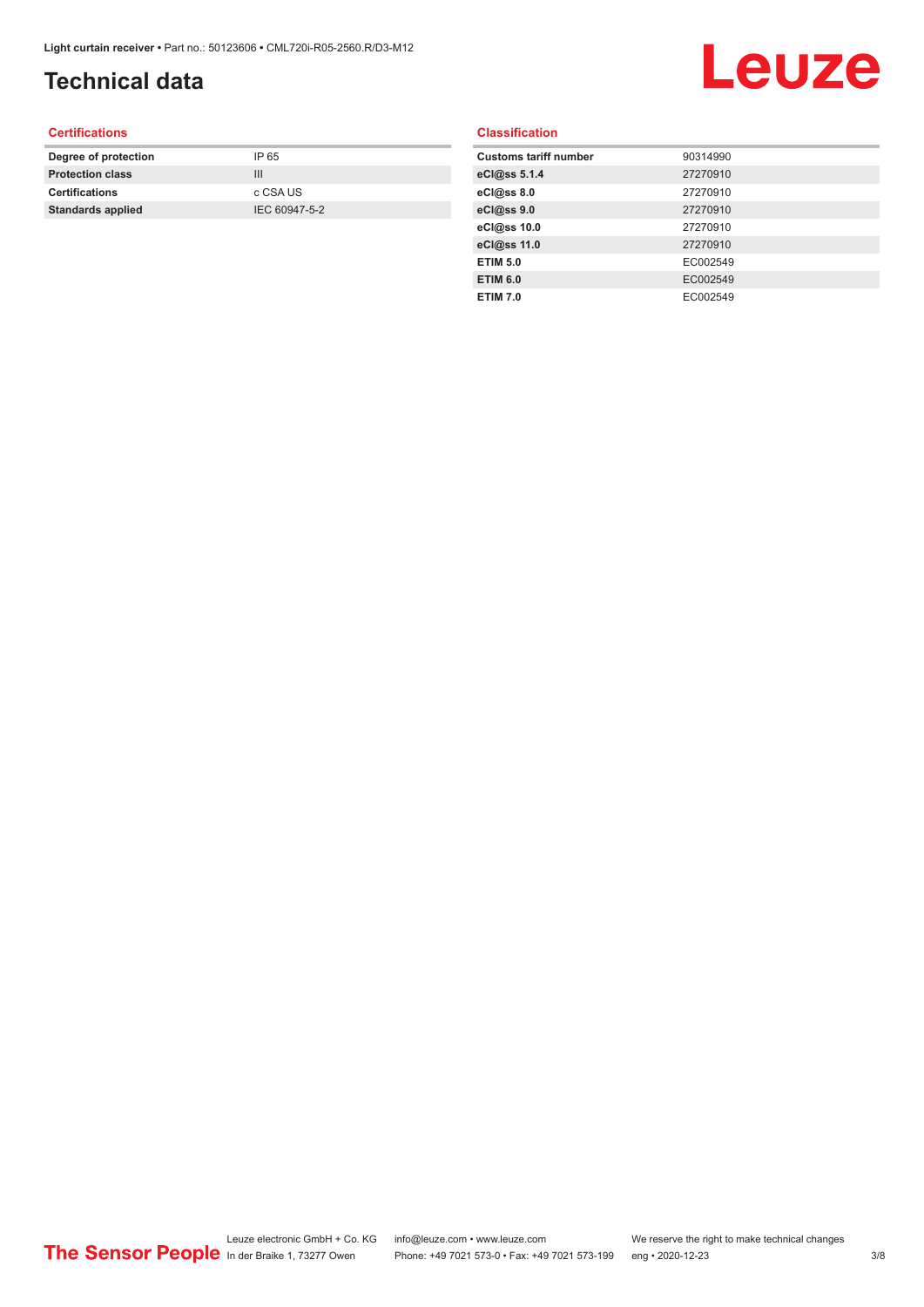#### <span id="page-3-0"></span>**Dimensioned drawings**

All dimensions in millimeters



A Beam spacing 5 mm

G Fastening groove

- B Measurement field length 2560 mm
- F M6 thread
- R Receiver
	- Y 2.5 mm

T Transmitter

**Leuze**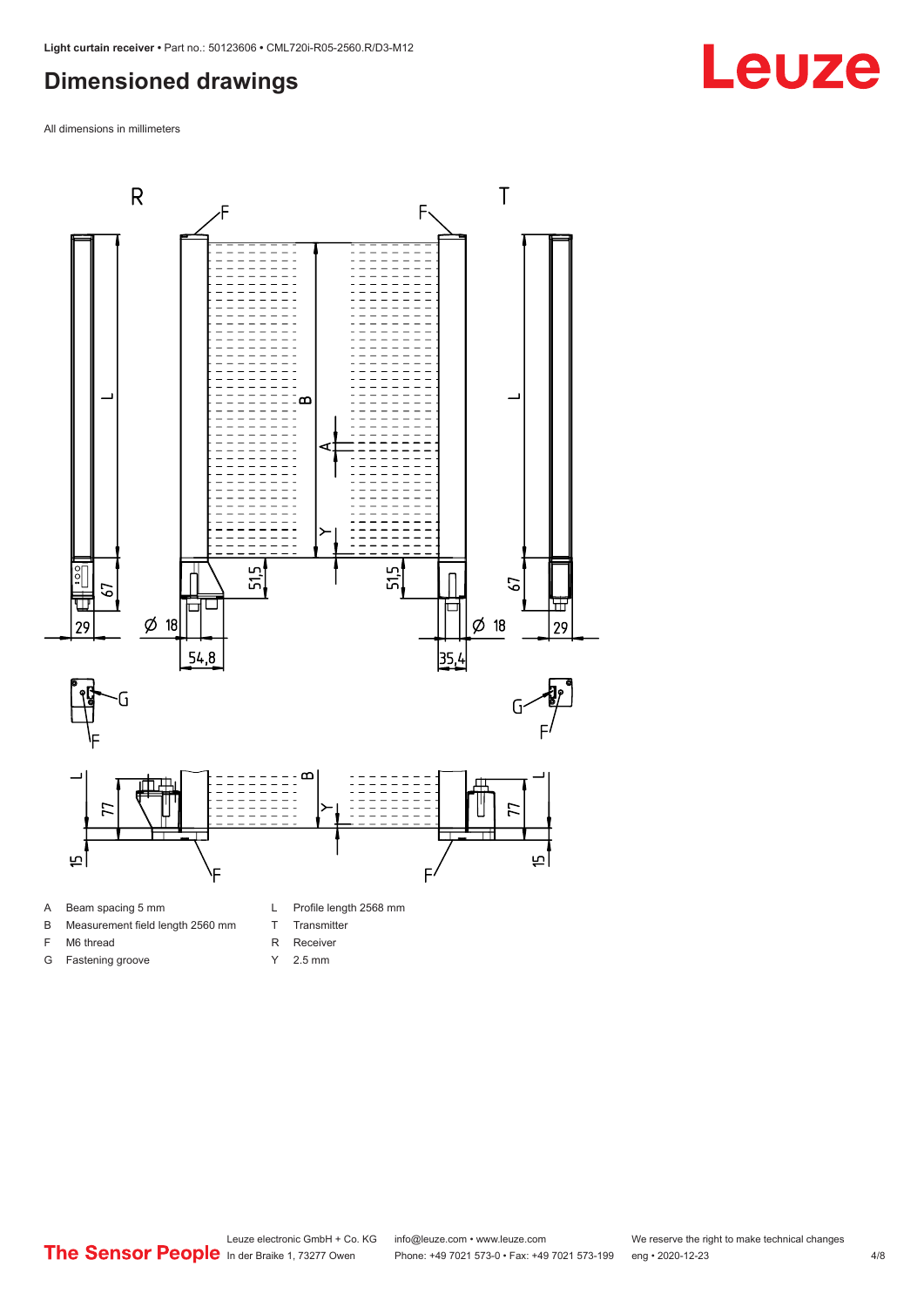#### <span id="page-4-0"></span>**Dimensioned drawings**





## **Electrical connection**

**Connection 1**

| <b>Function</b>    | Configuration interface   |
|--------------------|---------------------------|
|                    | Connection to transmitter |
|                    | Signal IN                 |
|                    | Signal OUT                |
|                    | Voltage supply            |
| Type of connection | Connector                 |
| <b>Thread size</b> | M12                       |
| <b>Type</b>        | Male                      |
| <b>Material</b>    | Metal                     |
| No. of pins        | 8-pin                     |
| Encoding           | A-coded                   |

#### **Pin Pin assignment**

| 1              | $V +$            |  |  |
|----------------|------------------|--|--|
| $\overline{2}$ | I/O <sub>1</sub> |  |  |
| 3              | <b>GND</b>       |  |  |
| $\overline{4}$ | IO-Link          |  |  |
| 5              | I/O <sub>2</sub> |  |  |
| 6              | RS 485 Tx+       |  |  |
| 7              | RS 485 Tx+       |  |  |
| 8              | <b>FE/SHIELD</b> |  |  |
|                |                  |  |  |



#### **Connection 2**

| <b>Function</b>    | <b>BUS IN</b>  |
|--------------------|----------------|
|                    | <b>BUS OUT</b> |
| Type of connection | Connector      |
| <b>Thread size</b> | M12            |
| <b>Type</b>        | Female         |
| <b>Material</b>    | Metal          |
| No. of pins        | $5$ -pin       |
| Encoding           | B-coded        |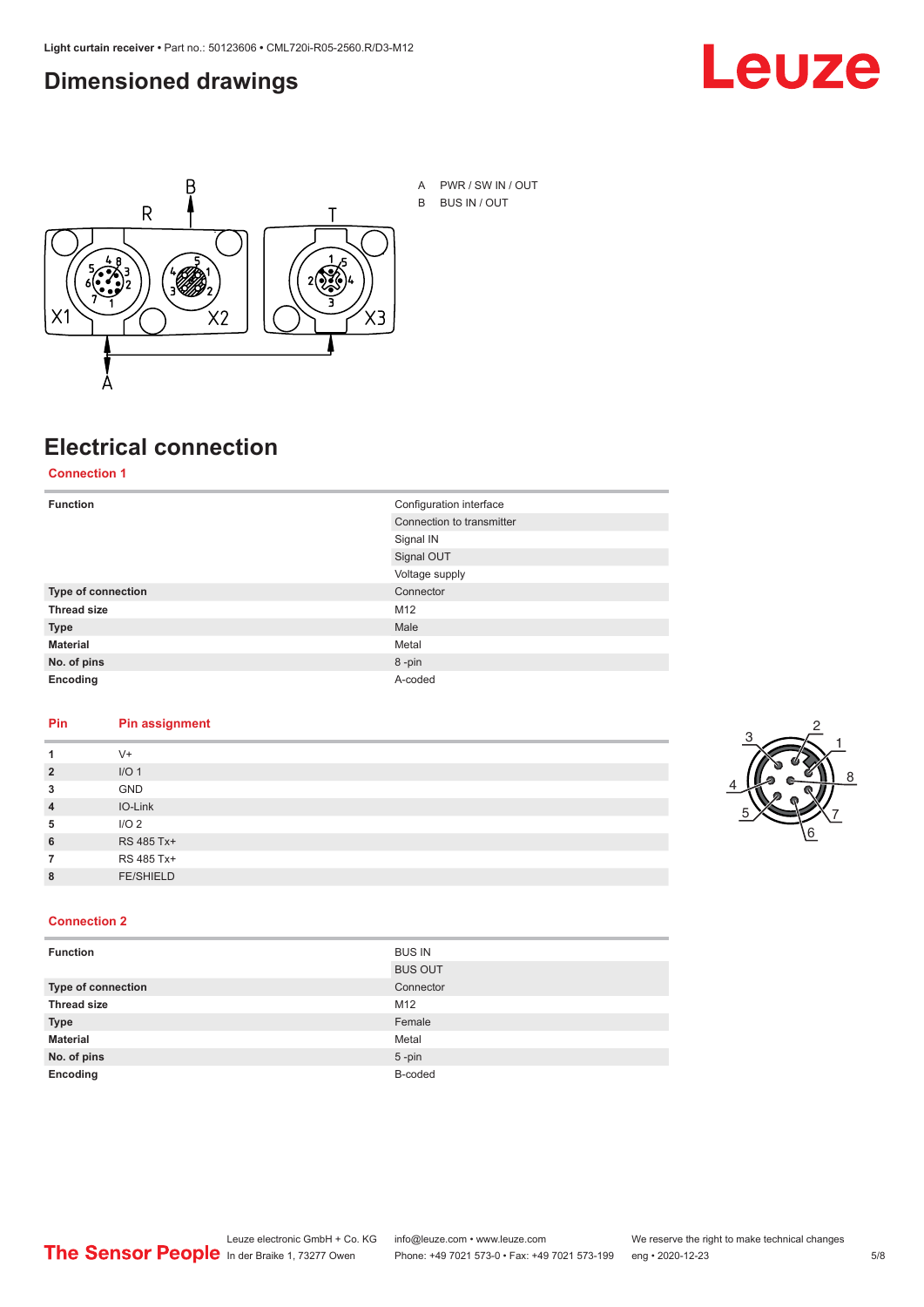### <span id="page-5-0"></span>**Electrical connection**

| Pin | Pin assignment   |  |
|-----|------------------|--|
|     | V+               |  |
| ∍   | Tx-              |  |
| 3   | PB GND           |  |
|     | Tx+              |  |
| 5   | <b>FE/SHIELD</b> |  |

### **Operation and display**

| <b>LED</b>     | <b>Display</b>           | <b>Meaning</b>                         |
|----------------|--------------------------|----------------------------------------|
|                | Green, continuous light  | Operational readiness                  |
|                | Green, flashing          | Teach / error                          |
| $\overline{2}$ | Yellow, continuous light | Light path free, with function reserve |
|                | Yellow, flashing         | No function reserve                    |
|                | Off                      | Object detected                        |

#### **Suitable transmitters**

| Part no. | <b>Designation</b>         | <b>Article</b>               | <b>Description</b>                                                          |
|----------|----------------------------|------------------------------|-----------------------------------------------------------------------------|
| 50119480 | CML720i-T05-<br>2560.R-M12 | Light curtain<br>transmitter | Operating range: 0.1  3.5 m<br>Connection: Connector, M12, Rear side, 5-pin |

#### **Part number code**

Part designation: **CML7XXi-YZZ-AAAA.BCCCDDD-EEEFFF**

| <b>CML</b>  | <b>Operating principle</b><br>Measuring light curtain                                                                                     |
|-------------|-------------------------------------------------------------------------------------------------------------------------------------------|
| 7XXi        | <b>Series</b><br>720i: 720i series<br>730i: 730i series                                                                                   |
| Y           | Device type<br>T: transmitter<br>R: receiver                                                                                              |
| <b>ZZ</b>   | <b>Beam spacing</b><br>$05:5$ mm<br>10:10 mm<br>20:20 mm<br>40:40 mm                                                                      |
| <b>AAAA</b> | Measurement field length [mm], dependent on beam spacing                                                                                  |
| B           | Equipment<br>A: connector outlet, axial<br>R: rear connector outlet                                                                       |
| CCC         | Interface<br>L: IO-Link<br>/CN: CANopen<br>/PB: PROFIBUS<br>/PN: PROFINET<br>/CV: Analog current and voltage output<br>/D3: RS 485 Modbus |

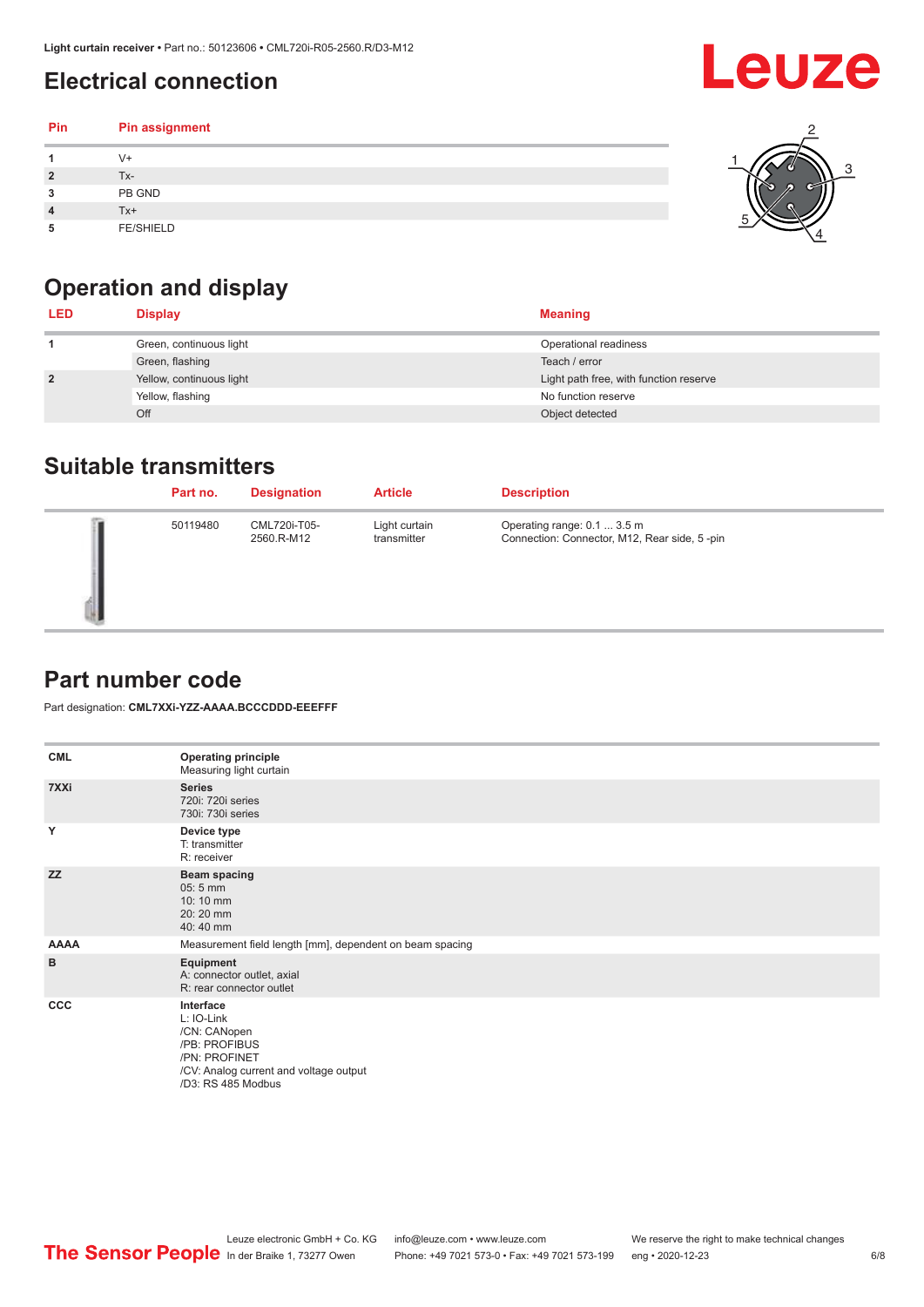#### <span id="page-6-0"></span>**Part number code**



| <b>DDD</b> | <b>Special equipment</b><br>-PS: Power Setting                                                  |
|------------|-------------------------------------------------------------------------------------------------|
| <b>EEE</b> | <b>Electrical connection</b><br>M12: M12 connector                                              |
| <b>FFF</b> | -EX: Explosion protection                                                                       |
|            |                                                                                                 |
|            | <b>Note</b>                                                                                     |
|            | $\&$ A list with all available device types can be found on the Leuze website at www.leuze.com. |

#### **Notes**

| Observe intended use!                                                                                                                                                                                                            |
|----------------------------------------------------------------------------------------------------------------------------------------------------------------------------------------------------------------------------------|
| $\%$ This product is not a safety sensor and is not intended as personnel protection.<br>$\%$ The product may only be put into operation by competent persons.<br>$\%$ Only use the product in accordance with its intended use. |
|                                                                                                                                                                                                                                  |



#### **For UL applications:**

ª For UL applications, use is only permitted in Class 2 circuits in accordance with the NEC (National Electric Code). ª These proximity switches shall be used with UL Listed Cable assemblies rated 30V, 0.5A min, in the field installation, or equivalent (categories: CYJV/ CYJV7 or PVVA/PVVA7)

#### **Accessories**

### Connection technology - Connection cables

|        | Part no. | <b>Designation</b>     | <b>Article</b>   | <b>Description</b>                                                                                                                                         |
|--------|----------|------------------------|------------------|------------------------------------------------------------------------------------------------------------------------------------------------------------|
| 2<br>W | 50132079 | KD U-M12-5A-V1-<br>050 | Connection cable | Connection 1: Connector, M12, Axial, Female, A-coded, 5-pin<br>Connection 2: Open end<br>Shielded: No<br>Cable length: 5,000 mm<br>Sheathing material: PVC |

#### Connection technology - Y distribution cables

|   |          | Part no. | <b>Designation</b>          | <b>Article</b>        | <b>Description</b>                                                                                                                                                                                                                        |
|---|----------|----------|-----------------------------|-----------------------|-------------------------------------------------------------------------------------------------------------------------------------------------------------------------------------------------------------------------------------------|
| ß | ø<br>555 | 50118183 | K-Y1 M12A-5m-<br>M12A-S-PUR | Interconnection cable | Connection 1: Connector, M12, Axial, Female, A-coded, 5-pin<br>Connection 2: Connector, M12, Axial, Male, A-coded, 5-pin<br>Connection 3: Connector, M12, Axial, Female, A-coded, 8-pin<br>Shielded: Yes<br>Cable length fork 1: 5,000 mm |
|   |          |          |                             |                       | Cable length fork 2: 150 mm<br>Sheathing material: PUR                                                                                                                                                                                    |